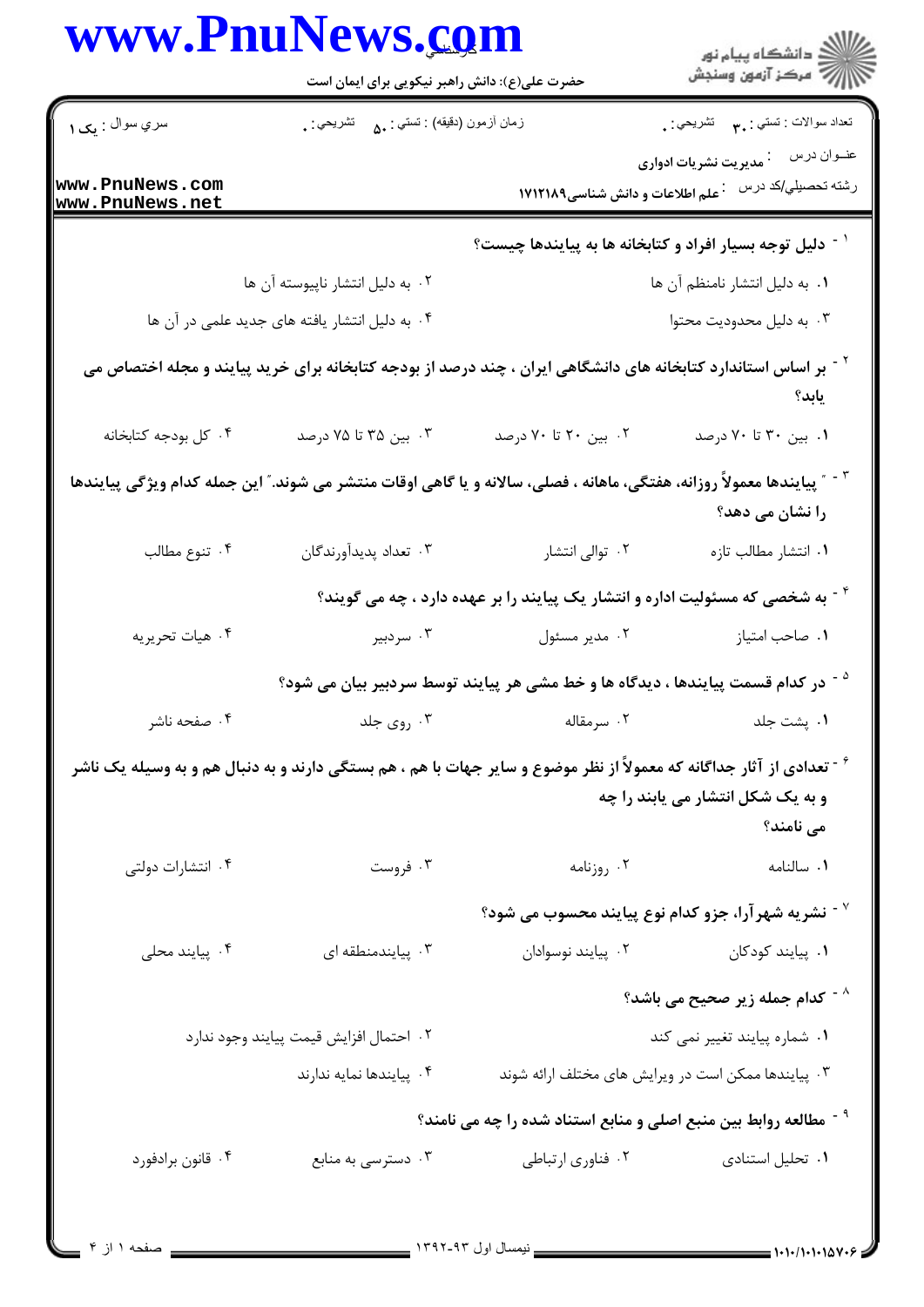|                                    | www.PnuNews.com                                                                                                                    |                                 | گ دانشگاه پيام نور<br>//<br>//                                                      |  |
|------------------------------------|------------------------------------------------------------------------------------------------------------------------------------|---------------------------------|-------------------------------------------------------------------------------------|--|
|                                    | حضرت علی(ع): دانش راهبر نیکویی برای ایمان است                                                                                      |                                 |                                                                                     |  |
| سري سوال : <b>۱ يک</b>             | زمان أزمون (دقيقه) : تستى : ۵۰       تشريحي : .                                                                                    |                                 | نعداد سوالات : نستبي : ۴ <b>٫۰</b> ۰ نشريحي : <sub>•</sub>                          |  |
| www.PnuNews.com<br>www.PnuNews.net |                                                                                                                                    | علم اطلاعات و دانش شناسی1۷۱۲۱۸۹ | عنــوان درس<br><sup>:</sup> مدیریت نشریات ادواری<br>رشته تحصيل <i>ي </i> كد درس :   |  |
|                                    |                                                                                                                                    |                                 | نکته اصلی قانون پراکندگی برادفورد چیست؟                                             |  |
|                                    | ۰۲ کمیت گروه ها                                                                                                                    |                                 | ٠١ كيفيت گروه ها                                                                    |  |
|                                    | ۰۴ تحلیل استنادی گروه ها                                                                                                           |                                 | ۰۳ پراکندگی گروه ها                                                                 |  |
|                                    | <sup>۱۱ -</sup> یکی از جامع ترین و معروف ترین ابزار برای شناسایی مجلات کدام گزینه زیر می باشد؟                                     |                                 |                                                                                     |  |
| ocle .r                            | springer .                                                                                                                         | elsevier .v                     | ulrich .                                                                            |  |
|                                    | <b>" کتاب هفته " جزو کدام یک از منابع زیر محسوب می شود؟</b>                                                                        |                                 |                                                                                     |  |
|                                    | ٢. فهرست مجلات هسته                                                                                                                |                                 | ٠١. پایگاه های اشتراکی                                                              |  |
|                                    | ۰۴ آگهی و بروشور تبلیغاتی                                                                                                          |                                 | ۰۳ نقد و بررسی ها                                                                   |  |
|                                    | <sup>۱۳ -</sup> اگر کتابداری فقط شماره استاندارد بین المللی پیایند را داشته باشد، از کدام فهرست برای شناسایی عنوان پیایند می تواند |                                 | استفاده كند؟                                                                        |  |
|                                    | ۰۲ نمایه پیایندهای داوری شده                                                                                                       |                                 | ٠١. نمايه الفبايي عنوان                                                             |  |
|                                    | ۰۴ نمایه شاپا                                                                                                                      |                                 | ۰۳ نمایه پیایندهای درون خطی                                                         |  |
|                                    | <sup>۱۴ -</sup> یک عد د واحد و منحصر بفرد که کارکنان کتابخانه به هر سفارش اختصاص می دهند را چه می نامند؟                           |                                 |                                                                                     |  |
| ۰۴ آدرس کارگزار                    | ۰۳ تاریخ سفارش                                                                                                                     | ۰۲ قیمت تخمینی                  | ۰۱ شماره سفارش خرید                                                                 |  |
|                                    |                                                                                                                                    |                                 | <sup>۱۵ -</sup> بهترین راه برای تهیه بیش از صد عنوان پیایند برای کتابخانه کدام است؟ |  |
|                                    | ۰۲ خرید مستقیم از دفتر مجلات                                                                                                       |                                 | ۰۱ خریدمستقیم از ناشر                                                               |  |
|                                    | ۰۴ خرید از طریق سایت مجلات                                                                                                         |                                 | ۰۳ خرید از طریق کارگزار                                                             |  |
|                                    |                                                                                                                                    |                                 | <sup>۱۶ -</sup> رد و بدل کردن نشریه ها میان دو یا چند سازمان را چه می نامند؟        |  |
| ۰۴ مبادله                          | ۰۳ واسیاری                                                                                                                         | ۰۲ خرید از طریق ناشر            | ۰۱ اهدا                                                                             |  |
|                                    |                                                                                                                                    |                                 | د - کدام یک از روش های تهیه پیایند ها، به اشتراک شباهت بیشتری دارد؟                 |  |
|                                    |                                                                                                                                    |                                 |                                                                                     |  |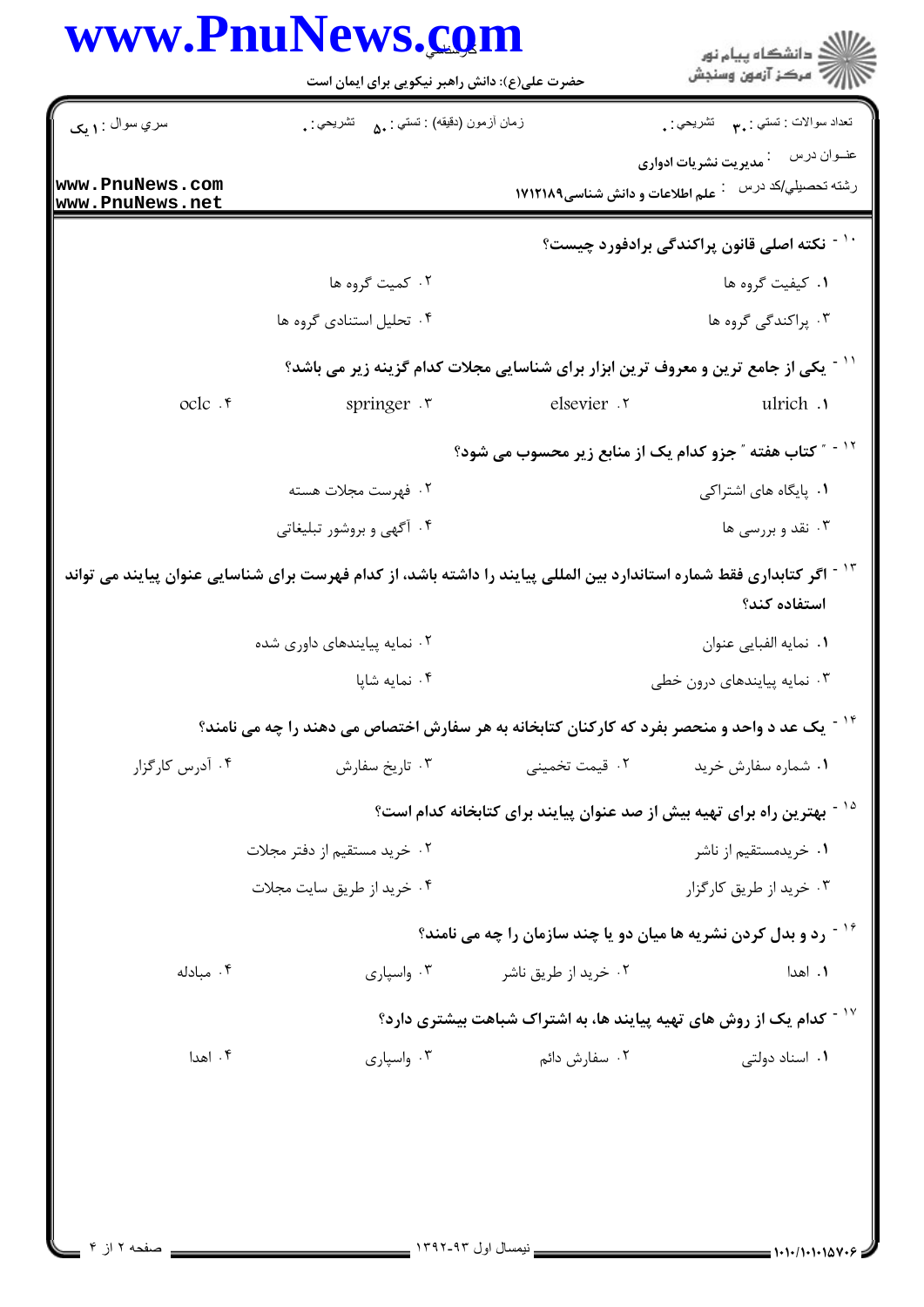|                                    | www.PnuNews.com                                                                                                  |                                                                                      |                                                                                                 |
|------------------------------------|------------------------------------------------------------------------------------------------------------------|--------------------------------------------------------------------------------------|-------------------------------------------------------------------------------------------------|
|                                    | حضرت علی(ع): دانش راهبر نیکویی برای ایمان است                                                                    |                                                                                      | ر<br>پر دانشگاه پيام نور<br>پر مرکز آزمون وسنجش                                                 |
| سري سوال : ١ يک                    | زمان أزمون (دقيقه) : تستي : .ه       تشريحي : .                                                                  |                                                                                      | نعداد سوالات : تستبي : ٣ <b>.</b> تشريحي : .                                                    |
| www.PnuNews.com<br>www.PnuNews.net |                                                                                                                  | علم اطلاعات و دانش شناسی۱۷۱۲۱۸۹                                                      | عنــوان درس<br><sup>:</sup> مدیریت نشریات ادواری<br>رشته تحصىل <i>ي </i> كد درس :               |
|                                    |                                                                                                                  |                                                                                      | د - کدام گزینه زیر صحیح می باشد؟ $^{\backprime\,\lambda}$                                       |
|                                    |                                                                                                                  | ۰۱ می توان تاریخ انتشار دیگری را غیر از تاریخ ذکر شد روی پیایند، ثبت کرد             |                                                                                                 |
|                                    |                                                                                                                  | ۰۲ اطلاعات پیایندها باید طوری نوشته شود که غیر از کتابدار کسی نتواند آن را تفسیر کند |                                                                                                 |
|                                    |                                                                                                                  | ۰۳ کروشه نشان دهنده این است که کتابخانه خود این اطلاعات را فراهم کرده است            |                                                                                                 |
|                                    |                                                                                                                  | ۰۴ تمامی اطلاعات پیایندها در هنگام ثبت در کروشه قرار می گیرند                        |                                                                                                 |
|                                    |                                                                                                                  |                                                                                      | <sup>۱۹ -</sup> فهرست موجودی پیایند چیست؟                                                       |
|                                    | ۰۲ زمان اتمام حق اشتراک پیایند                                                                                   |                                                                                      | ۰۱ سابقه ای از شماره های پیایند در کتابخانه                                                     |
|                                    | ۰۴ اطلاعات صحافی پیایند                                                                                          |                                                                                      | ۰۳ نام فردی که دریافت کننده پیایند است                                                          |
|                                    |                                                                                                                  |                                                                                      | " stock card " - "                                                                              |
|                                    | ۰۲ شناسگر                                                                                                        |                                                                                      | ۰۱ فهرست موجودی کتابخانه                                                                        |
|                                    | ۰۴ شماره تماس ناشر                                                                                               |                                                                                      | ۰۳ کارت موجودی پیایند                                                                           |
|                                    |                                                                                                                  |                                                                                      | <sup>۲۱ -</sup> متداول ترین روش دریافت دستی پیایند کدام است؟                                    |
|                                    | ۰۲ استفاده از کاردکس                                                                                             |                                                                                      | ٠١. اسنفاده از برگه دان                                                                         |
|                                    | ۰۴ استفاده از اصطلاحنامه ها                                                                                      |                                                                                      | ۰۳ استفاده از نظام قفسه باز                                                                     |
|                                    |                                                                                                                  |                                                                                      | <sup>۲۲ -</sup> "گزارش سالانه انجمن کتابداری ایران <sup>"</sup> به کدام شکل زیر بایگانی می شود؟ |
|                                    | ۰۲ گزارش . کتابداری                                                                                              | ٠١ گزارش سالانه . انجمن كتابدارى ايران                                               |                                                                                                 |
|                                    | ۰۴ انجمن كتابداري ايران                                                                                          |                                                                                      | ٠٣ انجمن كتابداري ايران . كزارش سالانه                                                          |
|                                    | <sup>۲۳ -</sup> اطلاعات کدام نوع پیایند را باید بر اساس سال و تاریخ هر شماره خود (نه تاریخ دریافت ) بایگانی کرد؟ |                                                                                      |                                                                                                 |
| ۰۴ روزانه ها                       | ۰۳ سالنامه ها                                                                                                    | ۰۲ دو هفته نامه ها                                                                   | ۰۱ هفته نامه ها                                                                                 |
|                                    |                                                                                                                  |                                                                                      | <sup>۲۴ -</sup> در ارائه موجودی پیایندها علامت ″ ″ (نقل قول) در چه مواقعی استفاده می شود؟       |
|                                    | ۰۲ شماره های جایگزین را مشخص می کند                                                                              |                                                                                      | ۰۱ نشان دهنده عناصر مفقودشده است                                                                |
|                                    | ۰۴ نشان دهنده دامنه پیوسته از موجودی است                                                                         |                                                                                      | ۰۳ برای توصیف نام واقعی واحد مورد نظر است                                                       |
|                                    |                                                                                                                  |                                                                                      | <sup>۲۵ -</sup> فهرستگانی که مربوط به یک منطقه محدود است را چه می نامند؟                        |
|                                    |                                                                                                                  |                                                                                      |                                                                                                 |